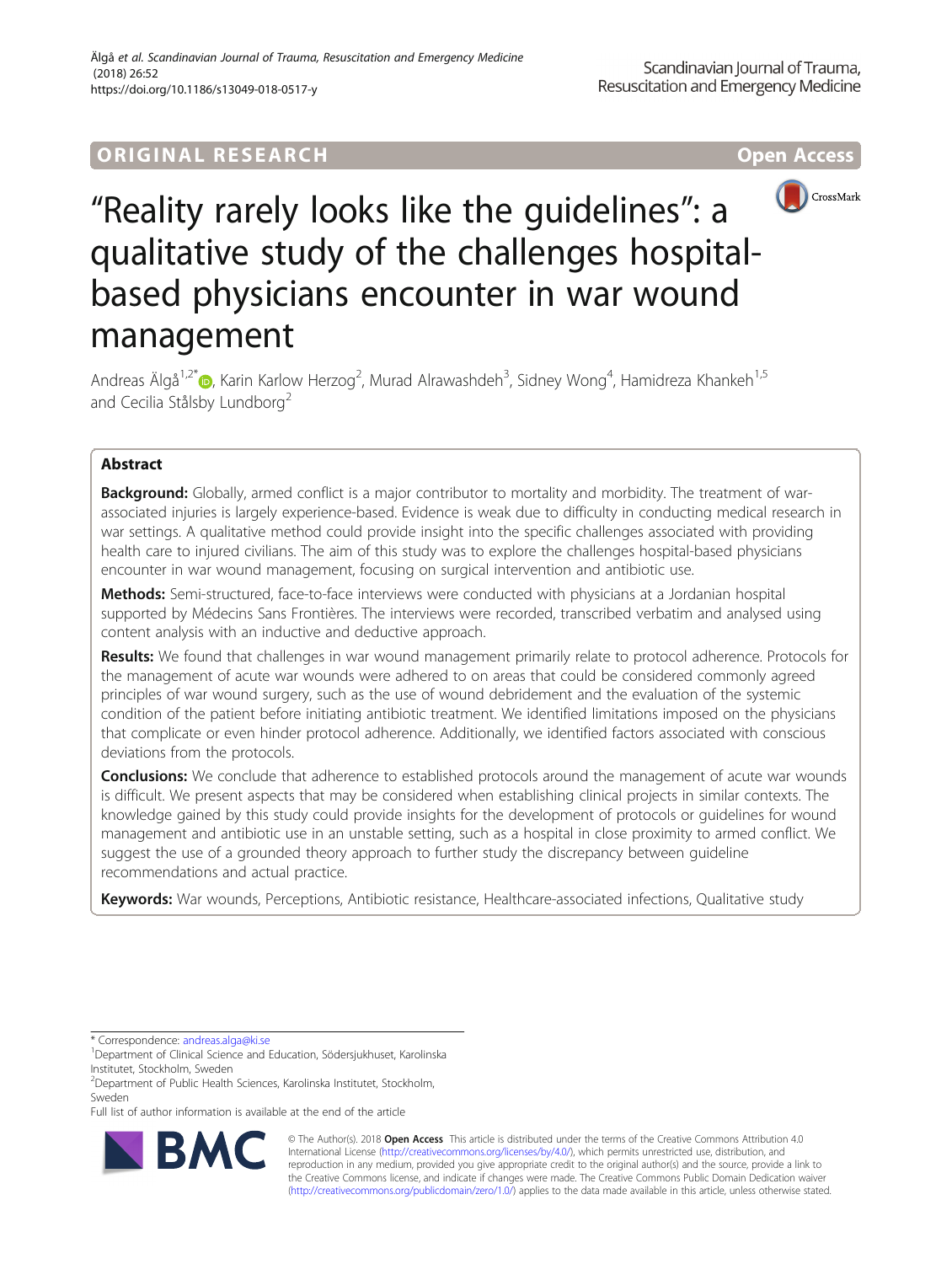#### Background

Armed conflict has a major effect on global public health and result in substantial mortality and mor-bidity [[1\]](#page-8-0). War-associated wounds are often grossly contaminated, leading to an increased risk of infection [[2\]](#page-8-0). Surgical intervention and antibiotic prophylaxis limits infectious complications. Still, infection remains a major threat to life and recovery of function in war wounded [[3](#page-8-0), [4](#page-8-0)]. War wound surgery is performed according to commonly agreed principles. Due to the limited available research, these principles are largely experience-based. The surgical treatment heavily relies on clearing the wound of devitalised tissue and contaminating material, so called debridement [\[5](#page-8-0)]. Antibiotics are used both as perioperative prophylaxis and as part of the treatment of wound infections [\[6](#page-8-0)]. However, the efficacy of antibiotics is threatened by globally escalating antibiotic resistance [[7\]](#page-8-0), driven by the widespread overuse and misuse of antibiotics [\[8](#page-8-0)]. War wounds are often infected by antibiotic resistant bacteria, further complicating the management [[9,](#page-8-0) [10\]](#page-8-0).

The Syrian civil war has claimed over 280,000 lives to date [[11\]](#page-8-0). Over five million people have fled the country, many to neighbouring countries [[12\]](#page-8-0). Currently, the lower-middle-income country Jordan [\[13](#page-8-0)] hosts 655,000 Syrian refugees [[12\]](#page-8-0). Many refugees have sustained war-associated injuries, predominantly due to blasts and gunshots. The management of these injuries is filled with challenges, related mainly to high numbers of severely injured patients, resource scarcity, and a lack of evidence-based treatment guidelines. Yet, limited research exists on the experiences of the treating physicians and what are perceived as the main challenges. In this study, the relatively stable Jordanian setting, in combination with the proximity to the Syrian armed conflict, provided us with a unique opportunity to study challenges in the complex management of acute war wounds, without the practical and ethical difficulties usually associated with research in such close proximity to armed conflict. To understand the way physicians perceive the challenges in this context we concluded that a qualitative study would be most suitable. Qualitative methods are used to generate knowledge from a context-specific perspective by exploring people's experiences and perceptions [[14\]](#page-8-0). The method of interviews and subsequent content analysis has been shown to be effective in the investigation of an un-explored area by letting participants freely present their views and elaborate on a topic [\[15](#page-8-0)]. The aim of this study was to explore the challenges hospital-based physicians encounter in the management of war wounded civilians, focusing on surgical intervention and antibiotic use.

## **Methods**

#### Study setting

Since 2013, Médecins Sans Frontières/Doctors Without Borders (MSF) has been running an emergency trauma project at the Ministry of Health hospital in Ar Ramtha, Jordan, near the Syrian border [[16\]](#page-8-0). Nurses and non-specialised physicians working at the emergency department and the wards are predominately from Jordan. The specialist physicians, general surgeons, orthopaedic surgeons, and anaesthesiologists, are roughly 75% from Jordan and 25% MSF expatriates, who originate from countries around the world. Management positions are primarily held by MSF expatriates.

Patients are civilians from the Syrian armed conflict, who receive treatment according to guidelines based on the International Committee of the Red Cross (ICRC) war surgery protocol [\[5\]](#page-8-0). As prophylactic treatment, narrow-spectrum antibiotic agents are used as an adjunct to thorough wound debridement. Acute war wounds are left open following the initial surgery. After 3–5 days, the wound is assessed and treated by delayed primary closure if possible. Wound infection rate among surgically treated patients at the project has been found to be 11%, with three of four patients infected by multidrug-resistant bacteria [\[10](#page-8-0)]. The physicians' views and unique experiences on the challenges around wound healing and antibiotic use have not been systematically explored.

#### Participants

Practicing physicians directly involved in war wound management at the MSF project in Ar Ramtha hospital were selected. The selection was made using purposeful sampling directed towards achieving maximum diversity in wound management experiences, aiming at heterogeneity in age, sex, country of origin, medical specialty, years of work experience, and further education on antibiotic prescription and resistance. Participant demographic data is given in Table [1.](#page-2-0)

#### Data collection

The research group constructed an interview guide with questions and probing areas [\(Appendix 1\)](#page-7-0). Semi-structured, individual, face-to-face interviews were conducted and tape-recorded during 2015 in Ar Ramtha hospital. All interviews were performed by the first author (AÄ), who was able to observe each interviewees' body language and gestures. AÄ is a Swedish general surgery resident that has worked primarily in Sweden, but also has MSF field experience abroad. AÄ was not known to the participants of this research prior to undertaking the study. The interview guide was discussed within the research group and adjusted in-between interviews. The participants were included until saturation was reached and further data collection did not contribute new information to the main topics.

Eleven physicians were invited to participate and all consented to the study. In one interview the recorder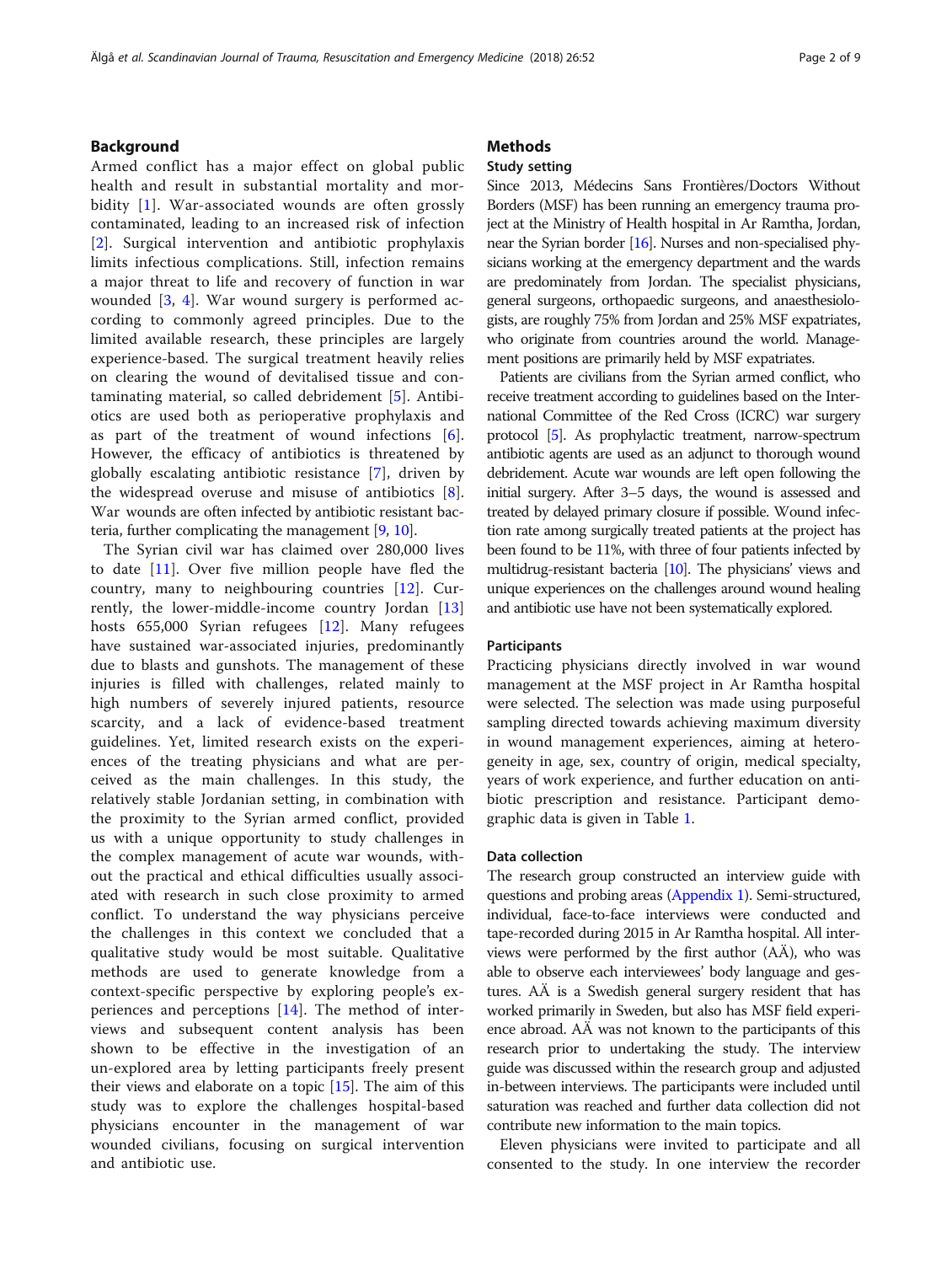<span id="page-2-0"></span>Table 1 Characteristics of the ten participants

| Characteristic                                                          |    |            |
|-------------------------------------------------------------------------|----|------------|
| Age, mean (range)                                                       | 37 | (27–63)    |
| Male, n (%)                                                             | 6  | (60)       |
| Origin, Jordan (non-Jordan)                                             | 6  | (4)        |
| Medical speciality, general or orthopaedic surgeon<br>(not specialised) | 5  | (5)        |
| Years of working experience, mean (range)                               | 11 | $(2 - 35)$ |
| Further education on antibiotic resistance, yes (no)                    | 3  | (7)        |
| Further education on antibiotic prescription, yes (no)                  | 0  | (10)       |

malfunctioned and consequently the interview was excluded. One interview had to be terminated in advance because the participant was needed in the hospital. This interview is therefore short but was included in the analysis process. In total, ten interviews were analysed. The interview duration ranged from 13 to 50 min with a mean duration of 32 min.

#### Analysis

A qualitative approach using content analysis was utilised to explore the experiences and perceptions of treating physicians in their work with war-associated wounds. The interviews were transcribed verbatim. The transcribed interviews were read several times in their entirety to grasp the overall content of the interview and to correct mishearing or misinterpretations.

Analysis of both manifest and latent content with an inductive and deductive approach was used, as described by Graneheim and Lundman [\[17](#page-8-0)]. The manifest content is the concrete meaning of the text, whereas latent content is the interpreted underlying meaning. The inductive approach consists of condensation and abstraction, step by step, in order to derive the broader meaning from the interview material. The deductive approach uses a pre-existing perception, theory or guideline for continuous comparison when the interview material is condensed and abstracted. Protocols for wound care, antibiotic treatment, and hygiene from the MSF project in Ar Ramtha were used for the deductive analysis. For the content analysis, meaning units, defined as words, sentences or paragraphs related by their context or meaning, were first identified. The meaning units were then condensed if needed. Subsequently, codes, sub-categories and categories were developed by both inductive and deductive approaches using manifest content analysis. The main theme was derived through latent content analysis. Continuous guidance by experienced qualitative researchers was ensured throughout the coding and analysis process. Analysis was conducted primarily using tables in Microsoft Word® 2011 (Microsoft, Redmond, Washington, USA). An extracted example of the coding and analysis process is shown in Table [2](#page-3-0).

#### **Trustworthiness**

To improve the trustworthiness, several aspects were taken into account. Parts of the interview material were coded by both AÄ and KKH and then compared to ensure codes were derived from the raw data and not affected by researcher bias. When discrepancies were encountered they were brought up for discussion within the research team. The differences in coding were discussed until the interpretation could be agreed upon. Member-check was implemented during the interview period, where AÄ continuously reviewed the material and went back to the participants if clarification was needed in order to completely understand the content. Peer-check was implemented primarily during the analysis and writing processes by continuous consultation with three experienced qualitative researchers.

#### Results

One main theme emerged from the analysis: "Conflict between reality and adherence to protocols and commonly agreed praxis" (Table [3\)](#page-3-0). The study findings are presented under each category/sub-category. The number following each quotation indicates participant ID. Contextual information for the quotations is presented by the author in squared brackets.

The main theme highlights the difference between theory and practice. The theme emerged from three categories: (i) Adherence to protocols and commonly agreed praxis, (ii) Inability to adhere to protocols, (iii) Deviations from protocols due to uncertainty or due to deliberate decisions.

#### Adherence to protocols and commonly agreed praxis

This category was constructed from four sub-categories: (i) Surgical interventions, (ii) Dressing routines, (iii) Antibiotic use, (iv) Wound assessment and treatment of infection.

According to the participants, for war wound management there is both consensus and adherence when it comes to the principles of debridement and the evaluation of the general condition of the patient. These basic foundations were described as the cornerstones for the surgical management. Debridement was described as the primary intervention for both the prevention and treatment of local infection.

"So, I think the best antibiotic and the best management [of war wounds] is a good debridement, and I can say it should be aggressive debridement." (3).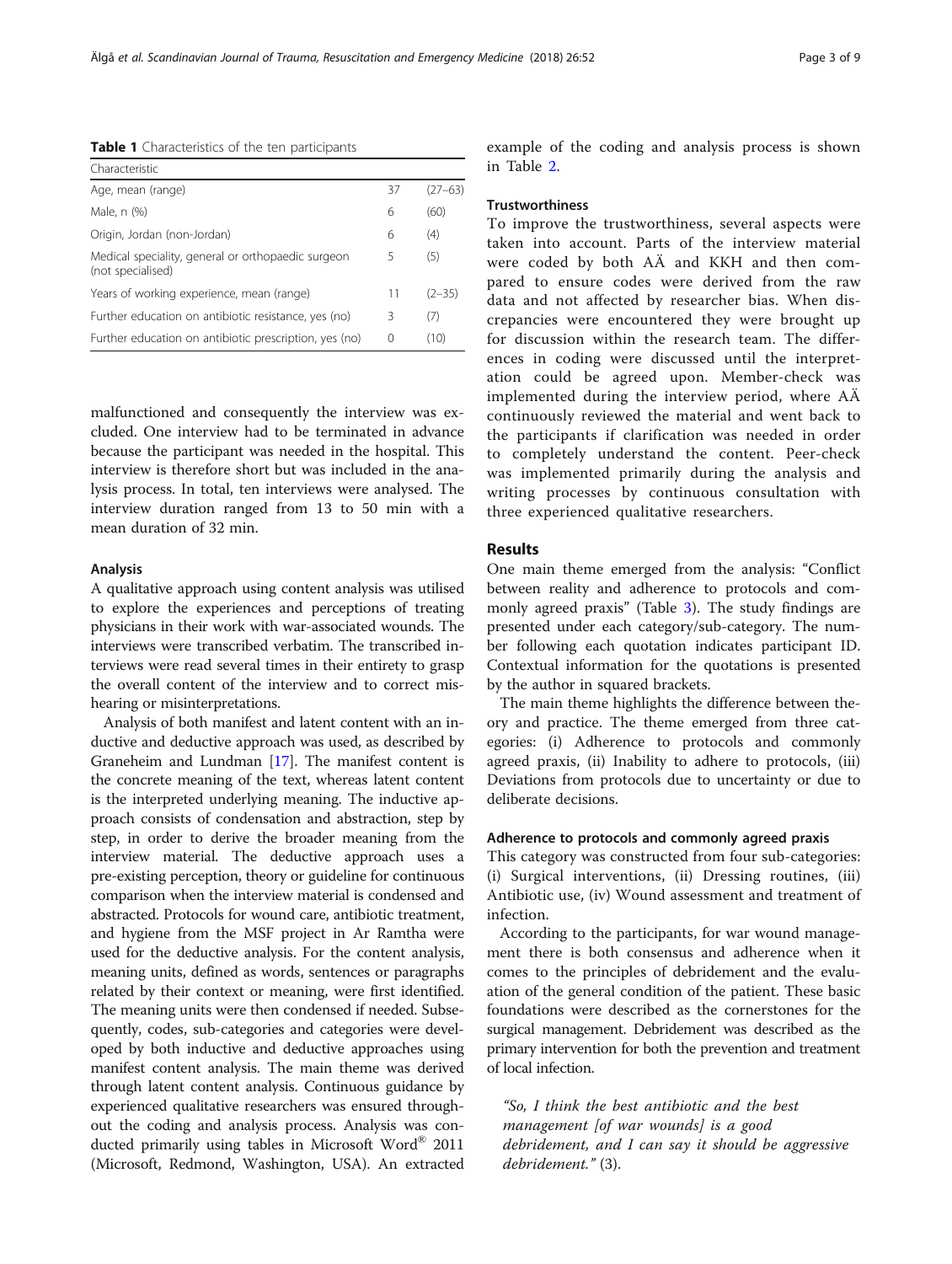<span id="page-3-0"></span>

| Table 2 An example of the process of condensation and abstraction, from meaning unit to category |  |  |
|--------------------------------------------------------------------------------------------------|--|--|
|--------------------------------------------------------------------------------------------------|--|--|

| Meaning unit                                                                                                                                                                                                                                                               | Condensed meaning unit                                                                                                       | Code                                          | Sub-category                                             | Category                                                                          |
|----------------------------------------------------------------------------------------------------------------------------------------------------------------------------------------------------------------------------------------------------------------------------|------------------------------------------------------------------------------------------------------------------------------|-----------------------------------------------|----------------------------------------------------------|-----------------------------------------------------------------------------------|
| "Clinically, we would just check the wound." 5 <sup>a</sup>                                                                                                                                                                                                                | Local infection, assessed by clinical wound<br>investigation                                                                 | Local<br>symptoms of<br>infection             | Wound<br>assessment and<br>treatment of<br>infection     | Adherence to protocols<br>and commonly agreed<br>praxis                           |
| "So, each time we do change of dressing we will notice<br>these things because we will write down if it's clean, if it's<br>dirty and it will affect the plan for how long we are going<br>to doing the how long we are doing the change of<br>dressing." $5^a$            | Wound assessed for infection in every<br>dressing change, it's written down and<br>affects the plan for the dressing regimen | Dressing<br>change<br>depends on<br>the wound | Dressing routines                                        | Adherence to protocols<br>and commonly agreed<br>praxis                           |
| "My issue was that according to some, you know, here we<br>deal with frequently changed expats, okay. And everyone<br>has almost a background, a medical background, and by<br>that background by one way or another they influence the<br>practice here." 10 <sup>a</sup> | Issue with frequently changing expats and<br>their different backgrounds influencing<br>the practice in the project.         | Expats use<br>different<br>regimens           | Mixed messages<br>due to a high<br>turnover of<br>expats | Deviations from protocols<br>due to uncertainty or due<br>to deliberate decisions |
| "Well, I try my hard, my best to take, to, to, not to prescribe<br>actually.<br>AÄ: But sometimes it is difficult?<br>P: Yeah, sometimes difficult, sometimes yeah" 11 <sup>a</sup>                                                                                        | Difficult not to prescribe antibiotics when<br>patient or relatives of patient insist                                        | Insistent<br>patient hard<br>to resist        | Deliberate<br>antibiotic<br>prescription<br>deviations   | Deviations from protocols<br>due to uncertainty or due<br>to deliberate decisions |

<sup>a</sup>Participant ID

Participants stated that after the wound is surgically cleaned and fractures have been stabilised, most commonly with external fixation, the wound is generally left open for the first 3–5 days. The wound is dressed and the condition of both patient and wound is continuously re-evaluated with special regard for signs of infection, either local or systemic.

"Yeah, the best things [in order to detect infection] is the close monitoring of vital signs of the patients… In the matter of temperature, if any raise or spikes of fever, if there is tachycardia, pain at the site of surgery, discharge, evaluation of the wounds from outside, the amount of discharge, if there is smelling. All these are signs of infection." (3).

Participants described the assessment of infection as being based on clinical examination of the wound, the general condition of the patient and tissue culture results. Tissue cultures are taken in the operating theatre when a patient shows signs of systemic infection.

"Day one we start the patient as the protocol. If we see that after debriding the wounds, several debridements, the wound is still not clean… and has signs of inflammation [infection] and the patient is not stable, he's having spikes of fever or… clinically not stable. Then we take cultures and we wait." (6).

Descriptions of the treatment of infections indicate that infections are managed through a combination of

Table 3 A summary of categories and subcategories making up the theme "Conflict between reality and adherence to protocols and commonly agreed praxis"

| Theme                                                                                | Category                                                                          | Sub-category                                            |  |
|--------------------------------------------------------------------------------------|-----------------------------------------------------------------------------------|---------------------------------------------------------|--|
| Conflict between reality<br>and adherence to protocols<br>and commonly agreed praxis | Adherence to protocols                                                            | Surgical interventions                                  |  |
|                                                                                      | and commonly agreed praxis                                                        | Dressing routines                                       |  |
|                                                                                      |                                                                                   | Antibiotic use                                          |  |
|                                                                                      |                                                                                   | Wound assessment and<br>treatment of infection          |  |
|                                                                                      | Inability to adhere to protocols                                                  | Lack of medication or equipment                         |  |
|                                                                                      |                                                                                   | Lack of space                                           |  |
|                                                                                      |                                                                                   | Patient and caregiver behaviour                         |  |
|                                                                                      | Deviations from protocols due<br>to uncertainty or due<br>to deliberate decisions | Mixed messages due to a high<br>turnover of expatriates |  |
|                                                                                      |                                                                                   | Lack of consensus on hygiene routines                   |  |
|                                                                                      |                                                                                   | Deliberate antibiotic prescription deviations           |  |
|                                                                                      |                                                                                   | Deliberate hygiene routine deviations                   |  |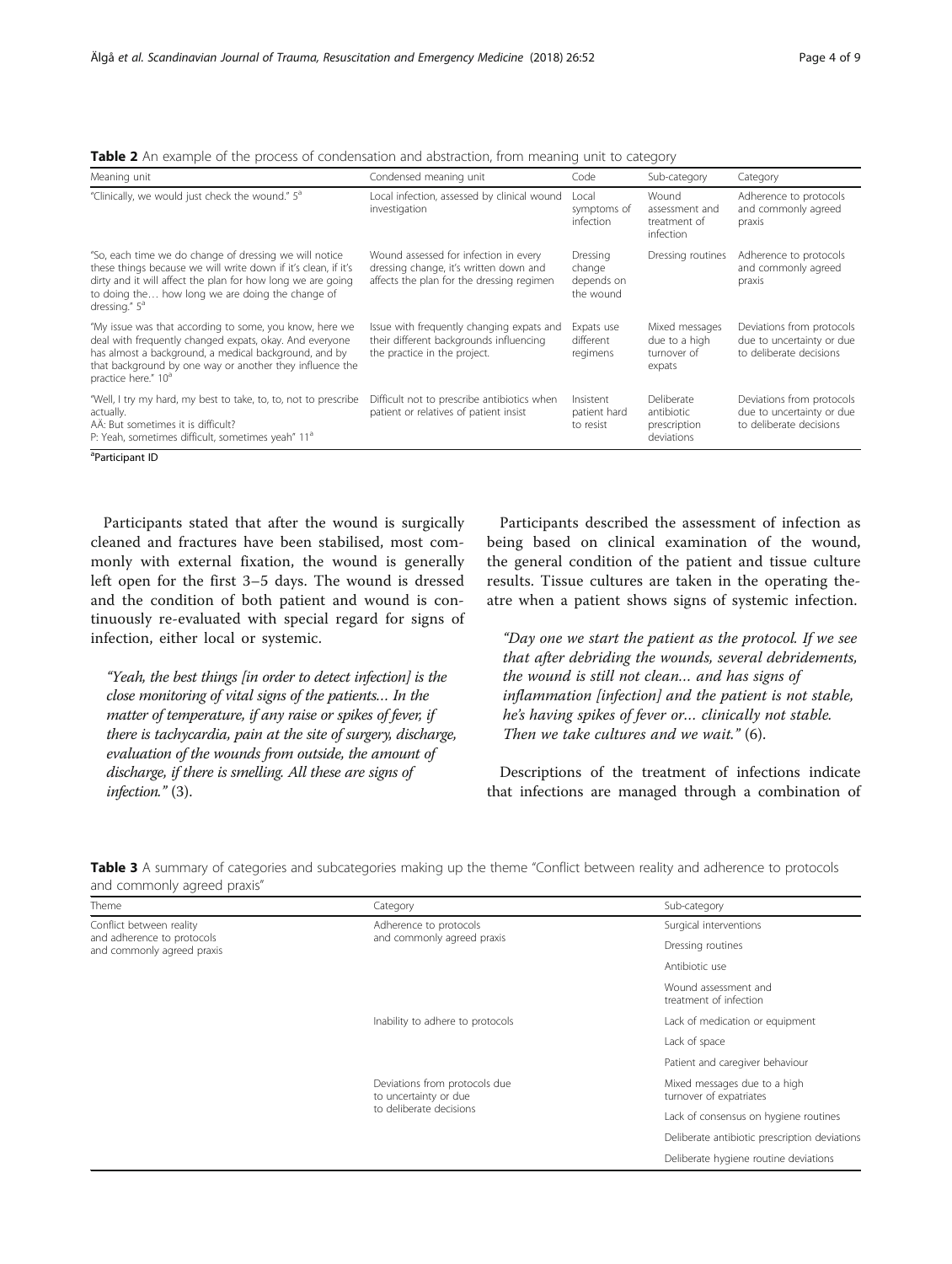surgical and antibiotic treatment. Local infection is primarily treated by repeated debridement or rigorous local wound care, including increased frequency of dressing changes and irrigation.

"… if we think that the wound is infected and it's not systematic [systemic], so, we do the debridement and we keep trying debridement without antibiotic." (1).

Participants presented several general points on antibiotic treatment. The main aim of the physician was described as making the patient feel safe, taken care of and that it is important that the patients understand why an antibiotic prescription is or is not needed.

"I'd probably take them back for another consultation for them to feel safe and to be able to give the information once again, or depending on what they want, but I would not prescribe antibiotics on indication that the patient just wants it." (7).

#### Inability to adhere to protocols

Three main sub-categories were identified under this category: (i) Lack of medication or equipment, (ii) Lack of space, (iii) Patient and caregiver behaviour.

Participants felt forced to deviate from protocols at times of medication and equipment shortage in Jordan. The antibiotic protocol contains antibiotics that are sometimes not available. In these cases, the protocol cannot be adhered to. Insufficient availability of antibiotics recommended in the protocol was considered a major challenge in the treatment of infections and an indirect factor in the development of antibiotic resistance. One participant brought up the development of the protocols at headquarter level as a possible contributor to these problems. Interestingly, one participant described that "you know what is available between your hands" suggesting that the participants are aware and adapt in situations with limited resources. It indicates that participants learn what is available and modify their treatment strategies to make use of the resources that are available.

"And also, there is some type of medication that it's written in the protocol but it's not here, such as the Rifampicin, which is used, it's written in the protocol for using in some type of osteomyelitis for some bacterial […] osteomyelitis but it's not here. So, there is some few gap..." (2).

The participants identified the shortage of bed sheets as a cause of non-adherence to hygiene routines. Situations were described where the bed sheets could not be washed more than every 3–4 days because there were no clean sheets to replace the dirty ones. Participants stated that when clean bed sheets

cannot be provided it is not possible to uphold the basics of good hygiene routines.

"We have a gap of sheets. So, you can't change your sheet but every three or four days." (6).

Lack of space was presented as a primary problem in adhering to hygiene routines due to over-crowded wards and close proximity of beds. Space also constitutes an issue when receiving patients in need of isolation.

"We are very crowded. They [the beds] are very close together because we have limited space, limited rooms, and so there's always a bed in addition so it's really crowded." (4).

Some participants perceive the behaviour of patients and caregivers as a reason why hygiene routines cannot be followed. Patients tend to use everything in the wards and common spaces contemporaneously; they sit on each other's beds or change beds. Patients can sometimes not manage to get to the facilities during the night and then excrement contaminates the bed sheets and the beds. The caretakers accompanying the patients crowd the wards further still.

"… they [the patients] are using each other's beds. And not only them, the caretakers are sleeping in their beds." (6).

The lack of space and the behaviour of patients and caregivers are viewed as possible contributors to healthcare-associated infections.

## Deviations from protocols due to uncertainty or due to deliberate decisions

This category is built from four sub-categories: (i) Mixed messages due to a high turnover of expatriates, (ii) Lack of consensus on hygiene routines, (iii) Deliberate antibiotic prescription deviations, (iv) Deliberate hygiene routine deviations.

Participants expressed uncertainty around the content of the protocols due to the various approaches used by different expatriates. These expatriates are often non-Jordanian physicians working in the MSF project. The reasons for these varying approaches were thought to be due to differences in the expatriates' backgrounds and experiences from previous work. Various, often opposing instructions are sometimes given, primarily for dressing routines but also for antibiotic choices, which infection signs to look for and how to distinguish between contaminated and infected wounds. Some participants described how the protocols had been altered due to these recommendations and then rewritten again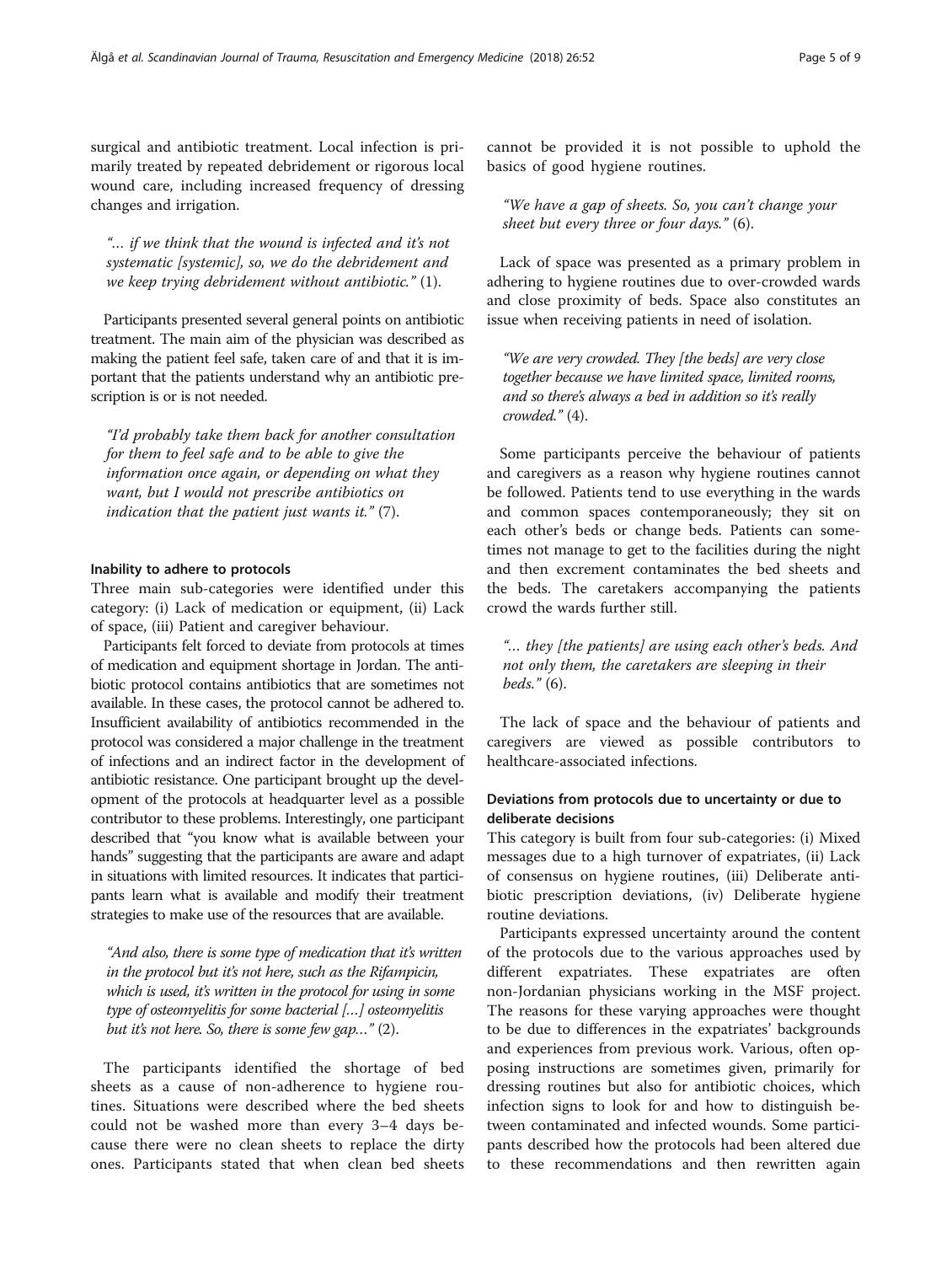within a month. The participants stressed the importance of adhering to the protocols in order to minimise deviations, but concluded that this is not a simple task.

"Different expats come and decide to start something new. Like using sugar, using chlorine, using wet-to-dry or just dry gauze. So, different point of views from the surgeons." (6).

Uncertainty was also described for hygiene routines. We identified a lack of consensus both in the interpretation and the adherence to the routines. For example, some participants described how staff wear long sleeves, rings and watches while on duty, but other participants contradicted this.

"No, I don't think so… No. AÄ: Are people wearing them [rings and watches]? P: Not much actually." (11).

"We're also in a cultural setting where people do use long sleeves for instance. Yeah, all of us [the staff], well not me but, yeah, people working here, independently of position…" (7).

Antibiotic prescriptions and hygiene routines were regarded as challenges as the participants presented the difference between the protocols and reality. Participants exemplified situations in which they consciously deviated from either antibiotic prescription protocols or commonly agreed praxis. The reasons for these deviations differed: patients demand a certain treatment, the physician wishes to maintain a good doctor-patient relationship, or a sense that deviation from the protocol would provide the best treatment for the patient. Another aspect highlighted by the participants was that the physicians may at times want to impress the patient with an effective antibiotic and would therefore prescribe a broad-spectrum rather than a narrow-spectrum substance.

Some participants discussed the level of adherence to the hygiene protocols, both by themselves and by their colleagues. The participants stated that deviations from these protocols do occur. One reason being that the routines are not taken seriously by the staff, and another being that the staff are aware that some routines are in place primarily to protect themselves and not the patient.

"We're not taking it [the hygiene routines] too seriously and I know that the infection control is struggling with us. I think we need regular reminders." (6).

"When you ask people about it [the hygiene routines] they seem to be pretty aware of that they do not do this for the patients' sake but for their own protection…" (7).

#### **Discussion**

The main theme identified conveys that the challenges hospital-based physicians encounter in the management of war wounded civilians primarily relate to the adherence to protocols for wound care, antibiotic treatment, and hygiene. We identified parts of the protocols and praxis that participants seem to adhere to. These parts mainly consist of what could be considered commonly agreed principles of war wound surgery. All participants recognise thorough debridement, delayed primary closure and the necessity to assess the general condition of the patient as cornerstones of war wound management. These principles are largely based on long-standing experience from armed conflicts, such as the wars in Korea and Vietnam [[5\]](#page-8-0). The views put forth by the participants suggest that this is a non-controversial foundation upon which they all rely.

We found that the main reasons for protocol deviation were either related to factors that the physicians cannot directly affect by themselves or situations where participants make a decision based on grounds other than medical, for example prioritising maintaining a good doctor-patient relationship over protocol adherence.

#### Forced deviations from protocols

Forced deviations from the hygiene protocol were associated with high numbers of patients combined with limited space, leading to inadequate distance between beds and the inability to provide separate rooms for patients in need of isolation. Previous research indicates that the design of a hospital affects compliance with isolation protocols [[18\]](#page-8-0). Our study participants described the lack of space as being associated with increased risk of spreading bacteria and a possible contributor to healthcare-associated infections, which seems to be con-sistent with existing research [[19\]](#page-8-0). Even in a stable hospital setting, overcrowding is a challenge [[20](#page-8-0)]. Levels of compliance to hygiene routines have been shown to decrease with increased crowding [[21](#page-8-0)]. When managing a high number of war-injured patients, often with large open wounds, this becomes a major challenge. We found that patient influx and lack of space are perceived as factors beyond the control of the participants.

Absence of medications and equipment leads to deviations from the protocols. The World Health Organisation recognises this as a major concern worldwide, particularly in low- and middle-income countries [\[22](#page-8-0)]. The ICRC states that it is seldom the capabilities of the medical personnel that are lacking, but rather the technical and medical equipment that limits what can be done [[5\]](#page-8-0). Our findings seem to support this perception.

Patient behaviour was described as another factor affecting adherence to protocols. This factor was found to be difficult for the staff to influence. We identified signs of frustration when participants described how both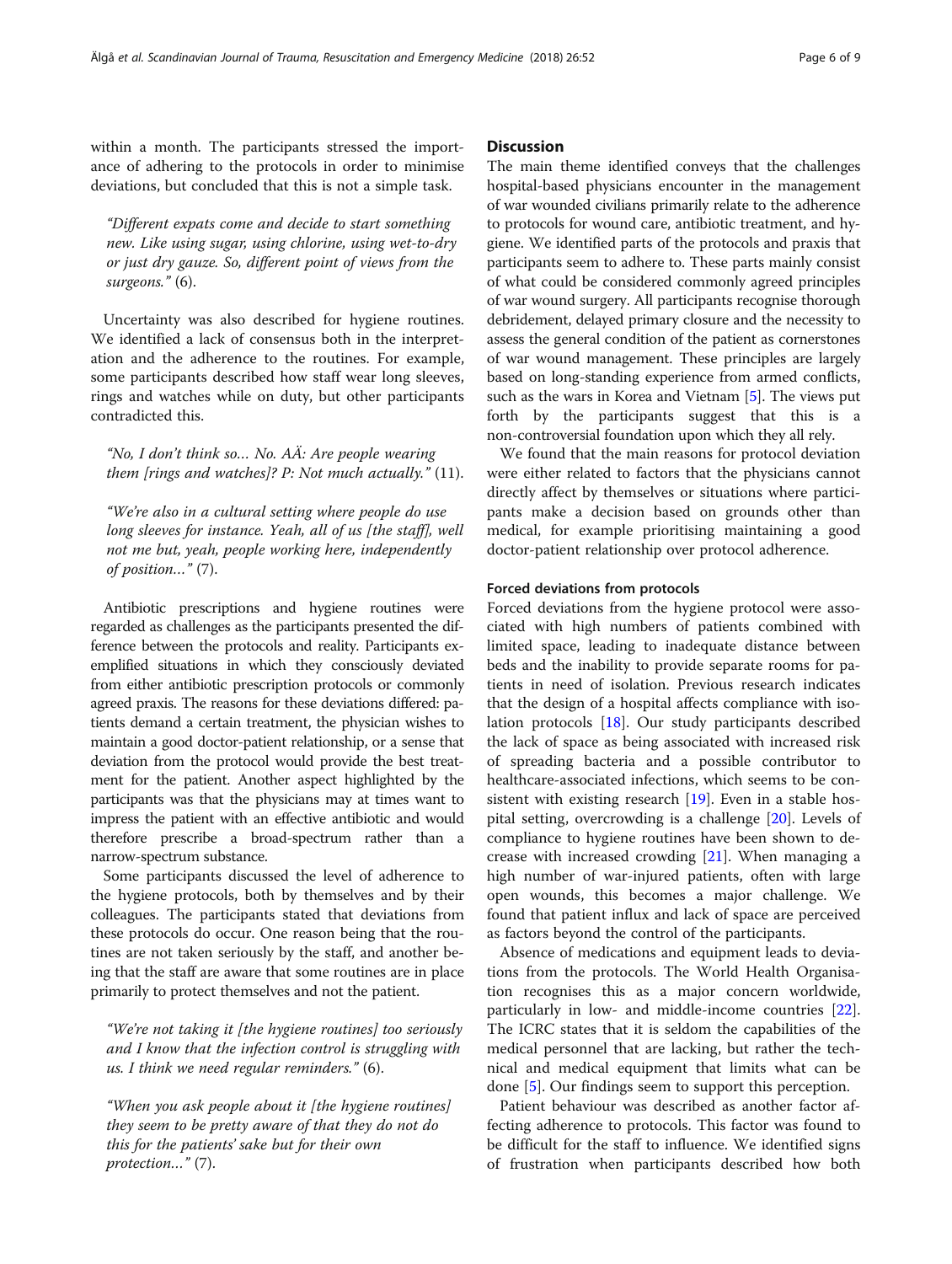patients and caregivers ignored the rules and regulations of the hospital, making it impossible for the staff to adhere to the hygiene protocols. Similar results emerged from a previous study on clinicians' perceived challenges in wound management, where frustration with patient non-compliance was one of the main findings [[23](#page-8-0)].

#### Conscious deviations from protocols

Conscious deviations from the protocols were described by the study participants. The participants did not stress the importance of following the details of the hygiene protocols, suggesting that the details were not found to be essential for patient management. It was also stated that the staff are of the opinion that much of the hygiene protocol was implemented not to protect the patients but to protect the staff and that the staff did not take the protocols seriously. There seem to be a discrepancy between the awareness of protocol details and what is practiced. Possible explanations for this could be a lack of time, a sense of powerlessness due to workload, or scepticism toward the importance of hygiene protocol adherence. Previous research has shown that compliance with hygiene routines diminishes with increased patient numbers [\[21](#page-8-0)] and that the compliance is highest after direct patient contact but lower after contact with the environment surrounding the patient [\[24](#page-8-0)].

The participants presented divided views in relation to the degree that they thought the protocols were being adhered to. Opposing views on whether staff wear long sleeves or not could be explained by participants not thinking of long sleeves under scrubs as actual "long sleeves", or possibly that participants knew this practice to be wrong and therefore stating that it was not practiced. Cultural factors are also known to affect hand hygiene in different populations and religion may influence the attitude towards the use of alcohol-based hand cleansers, for example [[25](#page-8-0)].

Deviations from antibiotic prescription protocols were found largely to be due to the wish of the physicians to maintain a good doctor-patient relationship. These results are consistent with findings in a study of factors influencing antibiotic prescription amongst physicians in rural India, where personal experience was a major influence on prescribing decisions and hospital guidelines were a minor influence [[26](#page-8-0)].

#### Uncertainty of protocol details

Another aspect complicating the adherence to protocols was the uncertainty of the actual protocols, particularly due to mixed instructions from foreign members of the medical team and the lack of consensus on the protocols amongst the staff. These mixed instructions were discussed and thought to be due to differences in background and training of the expatriates. Depending on the expatriates' knowledge and experience, different

methods of dressings and antibiotics were recommended. The inconsistency in these recommendations makes it difficult to maintain a stringent adherence to set protocols. The primary reason for these inconsistencies was stated to be that "reality rarely looks like the guidelines" and therefore a decision has to be made for each individual case. This individual evaluation could be seen as both a cause of deviation from the protocols and as a necessity for the correct treatment of the patient. Previous research has shown that obvious disparities between recommendations in the guidelines and the reality influence the perceived relevance, and subsequently the adherence [[27](#page-8-0)]. It has also been demonstrated that when guidelines are perceived as simple and practical, the implementation is positively affected [\[28\]](#page-8-0).

#### Limitations

The qualitative methods used limits the generalizability. As the study was limited to one specific hospital, the findings may not be straightforwardly transferable to other contexts. However, a heterogeneous group of participants were selected to increase the transferability, as described above. The results may therefore be transferred to similar settings of war wound management, primarily in the same geographical region. Neither the researchers nor the interviewees have English as their first language. This could limit the participants' ability to correctly express their views or result in misinterpretations. However, English is the language used in the project, why the risk of this affecting the results was considered to be small.

### Implications and future research

The knowledge gained by this study could provide valuable information for what aspects to consider when establishing future clinical projects and how to further improve the management of war wounds and the use of antibiotics in an unstable setting, such as a hospital in close proximity to armed conflict. The findings, for example difficulties in adherence to hygiene protocols and the problem of maintaining continuity associated with the frequent change of foreign physicians, could provide insights for the development of new protocols or guidelines for similar settings.

The findings and ideas generated by this study could generate hypotheses for further exploration in future qualitative or quantitative studies. A qualitative study using grounded theory with participants from the medical teams could be used to further explore the factors affecting adherence to protocols, and function as a first step towards resolving the discrepancy between guideline recommendations and actual practice.

#### Conclusions

This study shows that adherence to established protocols around the management of war wounded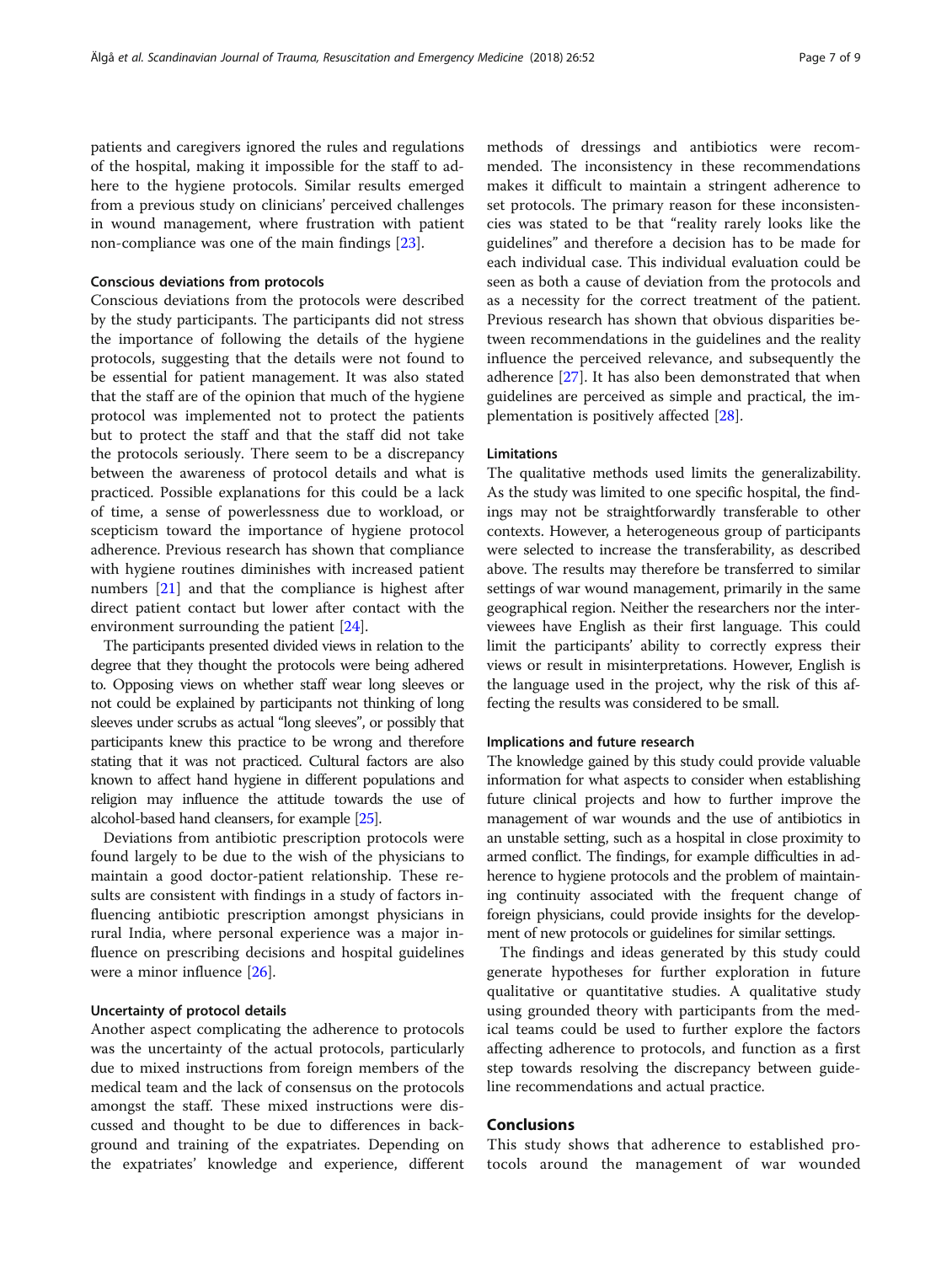<span id="page-7-0"></span>civilians is difficult. In the population studied, there seems to be consensus and adherence to protocols pertaining to certain areas. These areas could be considered commonly agreed principles of war wound surgery, such as the use of wound debridement and the evaluation of the systemic condition of the patient prior to initiating antibiotic treatment. However, we have identified some challenges making it difficult or even impossible for the participants to follow the protocols. These challenges mainly consist of limitations imposed on the physicians, such as lack of space and materials, and the unfavourable behaviour of patients and caregivers. The participants also make conscious decisions to deviate from protocols, either to ensure that a good doctor-patient relationship is maintained or if they believe there are particular medical reasons why the protocols cannot be adhered to. Some of the identified protocol deviations could potentially lead to the development of healthcare-associated infections and antibiotic resistance. The knowledge gained by this study could provide insights when establishing future clinical projects and constructing protocols for wound management and antibiotic use in a similar setting.

# Appendix 1

## Introductory questions and probing areas

- 1. How did you manage your last patient with a warassociated soft tissue wound? Was this management similar or different compared to a typical case? Probe: Debridement, dressing type, dressing change frequency
- 2. What indication for antibiotic prescription was there for your last patient with a war-associated soft tissue wound? Was this management similar or different compared to a typical case? Probe: Common pathogens, differentiating between contaminating and infecting organisms, signs of infection, cultures, use of antibiotic prescription guidelines
- 3. How would you treat infection in war-associated soft tissue wounds? Probe: Antibiotic types, the use of broad-spectrum antibiotics
- 4. What is your view on antibiotic resistance?

Probe: Possible causes, impact of antibiotic use, the use of broad-spectrum antibiotics

- 5. Have you ever prescribed antibiotics when there is no real indication, just in case? Probe: Influence by the patient or relatives
- 6. How do people obtain antibiotics? Probe: Without a prescription, Jordan, Syria, types of antibiotics, broad-spectrum antibiotics
- 7. What is your view on antibiotic resistance at Ar Ramtha hospital? Probe: Interviewees will be presented with antibiotic resistance data from Ar Ramtha hospital, possible causes, impact of antibiotic use, the use of broadspectrum antibiotics
- 8. What is your view on hand hygiene? Probe: Gloves, disinfectants, in-between patients, dressings
- 9. What is your view on healthcare-associated infections? Probe: Possible causes, role of hand hygiene
- 10. How do you view the cooperation with the laboratory, regarding wound cultures? Probe: Sending cultures, patient information on referrals, receiving culture results, laboratory involved in treatment decisions, desired cooperation with the lab
- 11. Is there something you would like to add?

#### Abbreviations

Expat: Expatriate, often a foreign member of the medical team; ICRC: International Committee of the Red Cross; MSF: Médecins Sans Frontières/Doctors Without Borders

#### Acknowledgements

All physicians that participated in the study. The MSF Sweden Innovation Unit and the MSF teams in Amman and in Ar Ramtha for facilitating this research. Helle Mölsted Alvesson for her continuous assistance during the coding and analysis process.

#### Funding

This work was supported by grants provided by the Stockholm County Council (ALF project).